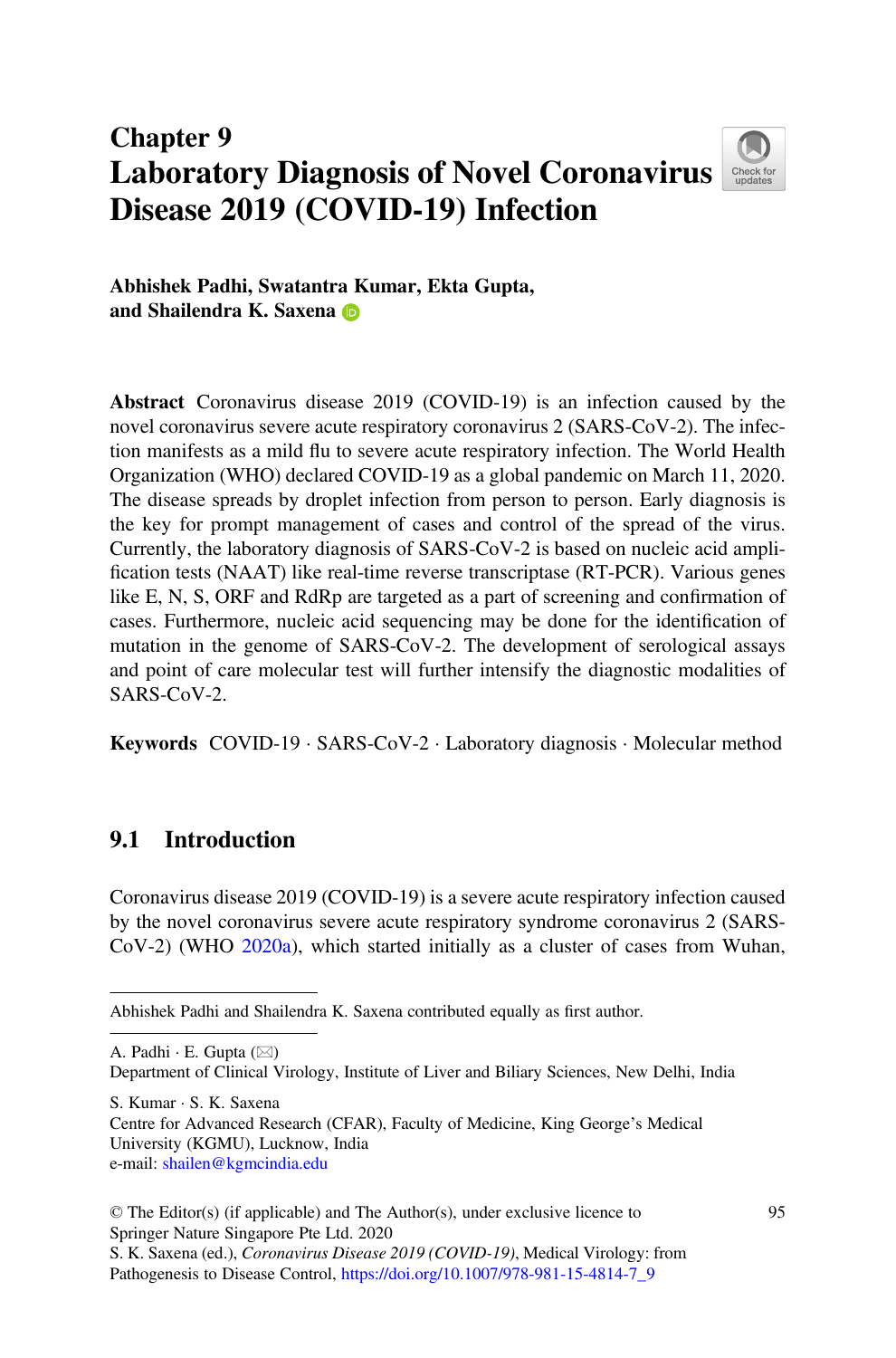China (Zhu et al. [2020\)](#page-12-1), has now spread to 135 countries with 142,539 number of confirmed cases and 5393 deaths (WHO [2020b](#page-12-2)). The World Health Organization declared COVID-19 as a global pandemic on March 11, 2020 (WHO [2020c](#page-12-3)). The disease primarily spreads via close contact of respiratory droplets generated by infected individuals (Center for Disease Control and Prevention [2020a\)](#page-11-0). At the global level, sufficient testing capacity for COVID-19 is not available as it should be and therefore preventing individuals from accessing care. During the initial outbreak period, different countries have followed and implemented various testing strategies, depending on the availability of diagnostics and consumables. However, strict steps taken by the WHO has made the diagnostic available with the mission to "detect, protect and treat" to break the chain of transmission of SARS-CoV-2 (WHO [2020d\)](#page-12-4). Therefore, early diagnosis and prompt treatment can substantially reduce the number of prospective cases. Hence, laboratory diagnosis of SARS-CoV-2 holds the key in containing and restricting the COVID-19 pandemic.

People who are in close contact with suspicious exposure have been advised under a 14-day health observation period that should be started from the last day of contact with infected individuals. Once these individuals show any symptoms including coughing, sneezing, shortness of breath or diarrhoea, they should require immediate medical attention. Immediate isolation of the suspected individual should be performed with proper guidelines, and they should be closely monitored for clinical symptoms and diagnosis should be performed in hospital-based laboratories as soon as possible. In addition, surveillance should be performed for those who were in contact with the suspected or conformed individuals by observing their clinical symptoms. Before taking decision about isolation, authorities should make sure that whether the suspected individual requires home isolation and careful clinical evaluation with safety assessment by healthcare professionals or not. If the suspected individuals present any symptoms during isolation, they should contact the doctors for their treatment. During home isolation, suggested medication and symptoms should be closely recorded. The suspected, probable and confirmed case definition of COVID-19 by the WHO has been presented in Fig. [9.1.](#page-2-0) The decision for diagnosis of an individual should be based on epidemiological and clinical factors which linked to an assessment of the probability of infection.

### 9.2 Specimen Types and Collection

Adequate standard operating procedures (SOPs) should be followed before collecting any specimen, including the accurate training of the staff for appropriate specimen collection, packaging, storage and transport. The staff should be very well aware of the preventive measures and control guidelines for COVID-19, for that purpose WHO interim guidance should be followed. Collected specimens should be regarded as potentially infectious and therefore extreme precautions should be taken during the handling of the samples. The diagnosis of clinical specimens collected from the suspected individuals should be executed in appropriately equipped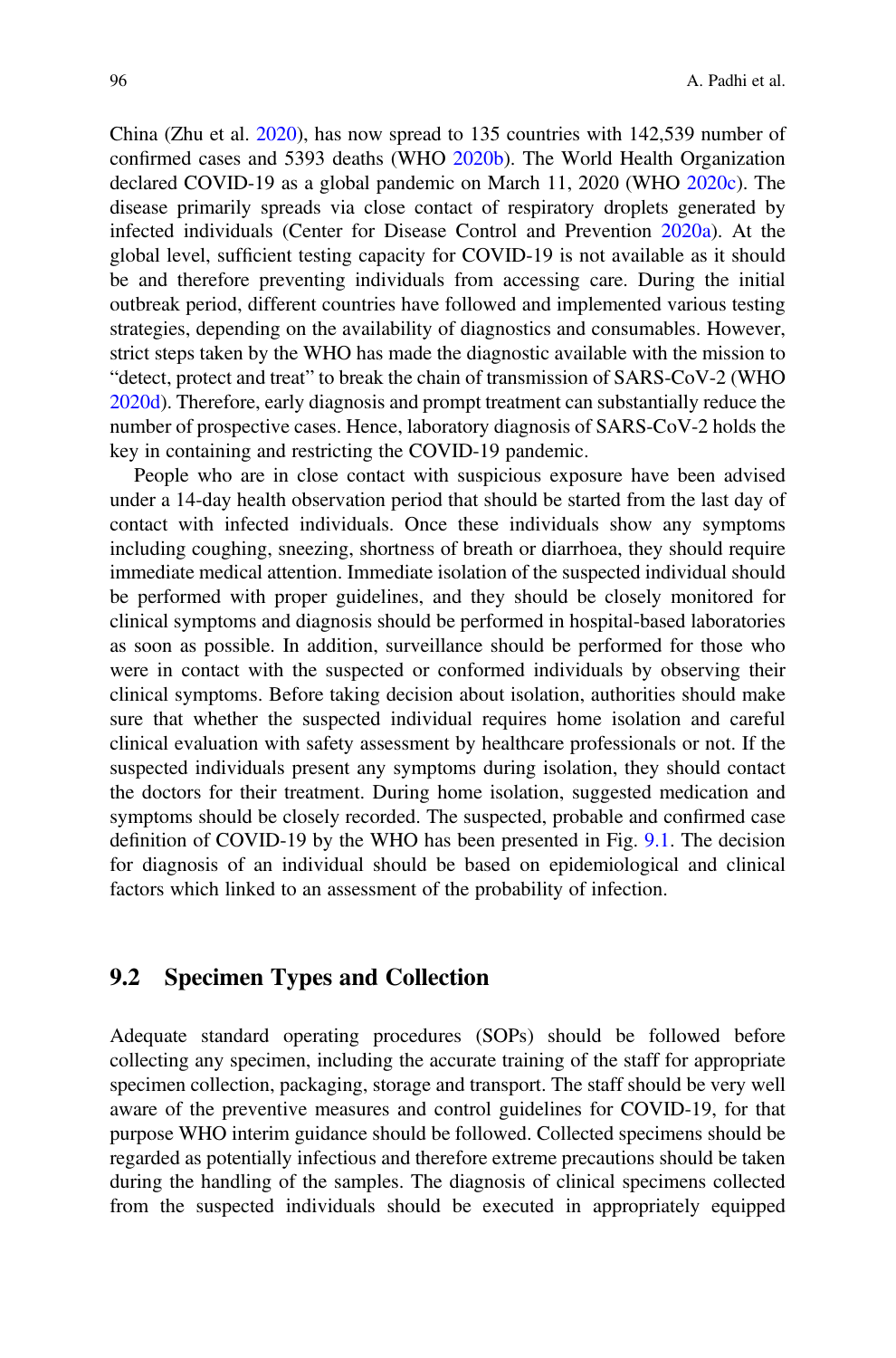<span id="page-2-0"></span>

| <b>SUSPECTED CASES</b>                                                                                                                                                                                                                                                                                                                                                                               |  |
|------------------------------------------------------------------------------------------------------------------------------------------------------------------------------------------------------------------------------------------------------------------------------------------------------------------------------------------------------------------------------------------------------|--|
| • A patient with acute respiratory illness (fever and at least one sign/symptom of respiratory disease (e.g.,<br>a history of travel to or residence in a country/area or territory reporting local transmission of COVID-19<br>cough, shortness of breath), AND with no other etiology that fully explains the clinical presentation AND<br>disease during the 14 days prior to symptom onset.<br>g |  |
| A patient with any acute respiratory illness AND having been in contact with a confirmed or probable<br>COVID19 case in the last 14 days prior to onset or symptoms;<br>g                                                                                                                                                                                                                            |  |
| disease (e.g., cough, shortness breath) AND requiring hospitalization AND with no other etiology that<br>A patient with severe acute respiratory infection (fever and at least one sign/symptom of respiratory<br>fully explains the clinical presentation.                                                                                                                                          |  |
| <b>PROBABLE CASES</b>                                                                                                                                                                                                                                                                                                                                                                                |  |
| . A suspect case for whom testing could not be performed for any reason<br>. A suspect case for whom testing for COVID-19 is inconclusive.                                                                                                                                                                                                                                                           |  |
| <b>CONFIRMED CASES</b>                                                                                                                                                                                                                                                                                                                                                                               |  |
| A person with laboratory confirmation of COVID-19 infection, irrespective of clinical signs and symptoms.                                                                                                                                                                                                                                                                                            |  |

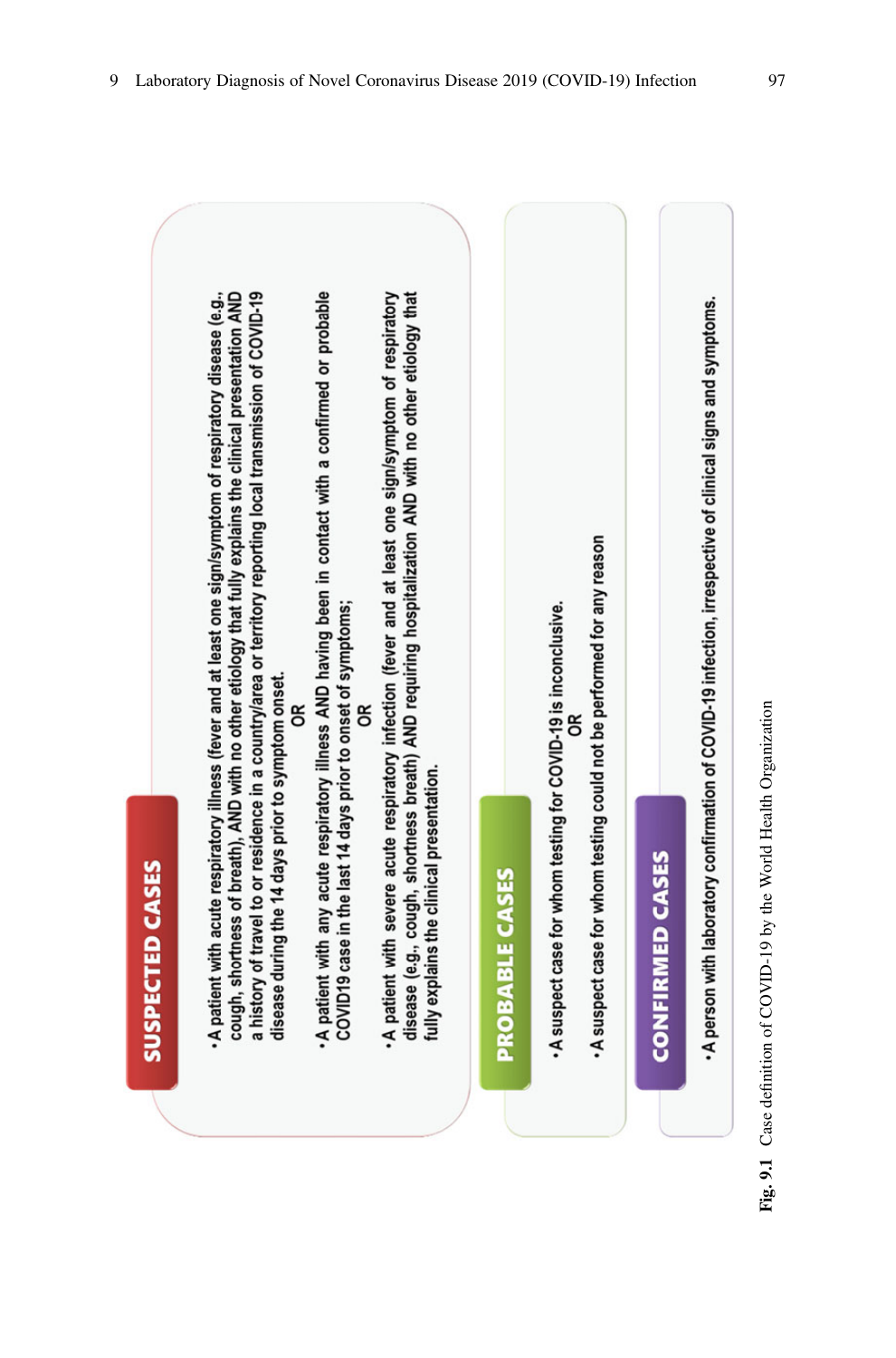laboratories by the staff specifically trained in technical and biosafety measures. National guidelines on laboratory biosafety should be strictly followed, and all the procedures should be undertaken based on a risk assessment. Specimens for molecular diagnostics require BSL-2 or equivalent facilities, whereas any attempt to culture virus requires BSL-3 facilities at minimum. At least respiratory material should be collected for the diagnosis of COVID-19 from suspected individuals. Upper respiratory tract specimens nasopharyngeal and oropharyngeal swab or wash in ambulatory patients including lower respiratory specimens such as sputum (if generated) and/or bronchoalveolar lavage or endotracheal aspirate in patients with more severe respiratory disease (WHO  $2020e$ ). Other clinical samples may also be collected as SARS-CoV-2 has also been found in blood and stool, similar to SARS and MERS (Wu et al. [2020\)](#page-12-6). In addition, paired sera should be collected during acute and convalescent phase for retrospective study using serological assays (when available). For post-mortem study, lung tissue may be collected for studying the pathophysiology of the disease. Specimen collection details proposed by the WHO have been presented in Table [9.1](#page-4-0).

### 9.3 Biosafety Measures

Samples should be collected by well-trained healthcare personnel, donning proper personal protective equipment (PPE) which includes masks, gloves, goggles, gown, head cover, shoe cover and hand sanitizer, soap and water following adequate infection control measures including hand hygiene and adequate biosafety precautions to protect individual and the environment (Center for Disease Control and Prevention [2020b](#page-12-7)).

The correct sequence of donning the PPE:

- Home clothes, jewellery, watches, rings, bangles, etc. should be removed and hospital scrub suite should be donned.
- Proper hand hygiene to be done using alcohol-based hand rub or soap and water prior to donning of the PPE.
- Sequence of donning PPE: Shoe cover  $\rightarrow$  clean, disposable non-permeable gown  $\rightarrow$  N95 respirator with proper fit testing  $\rightarrow$  Eye goggles/face shield  $\rightarrow$  Head  $cover \rightarrowε$

The correct sequence of doffing the PPE:

- Doffing should be done only in designated areas.
- Any soiling in the PPE must be checked before doffing. If any, the area should be disinfected before doffing.
- Hand hygiene must be followed after every step.
- Sequence of doffing the PPE: Shoe cover  $\rightarrow$  Gloves  $\rightarrow$  Eye goggles/face shield  $\rightarrow$  Head cover  $\rightarrow$  Gown  $\rightarrow$  N95 respirator.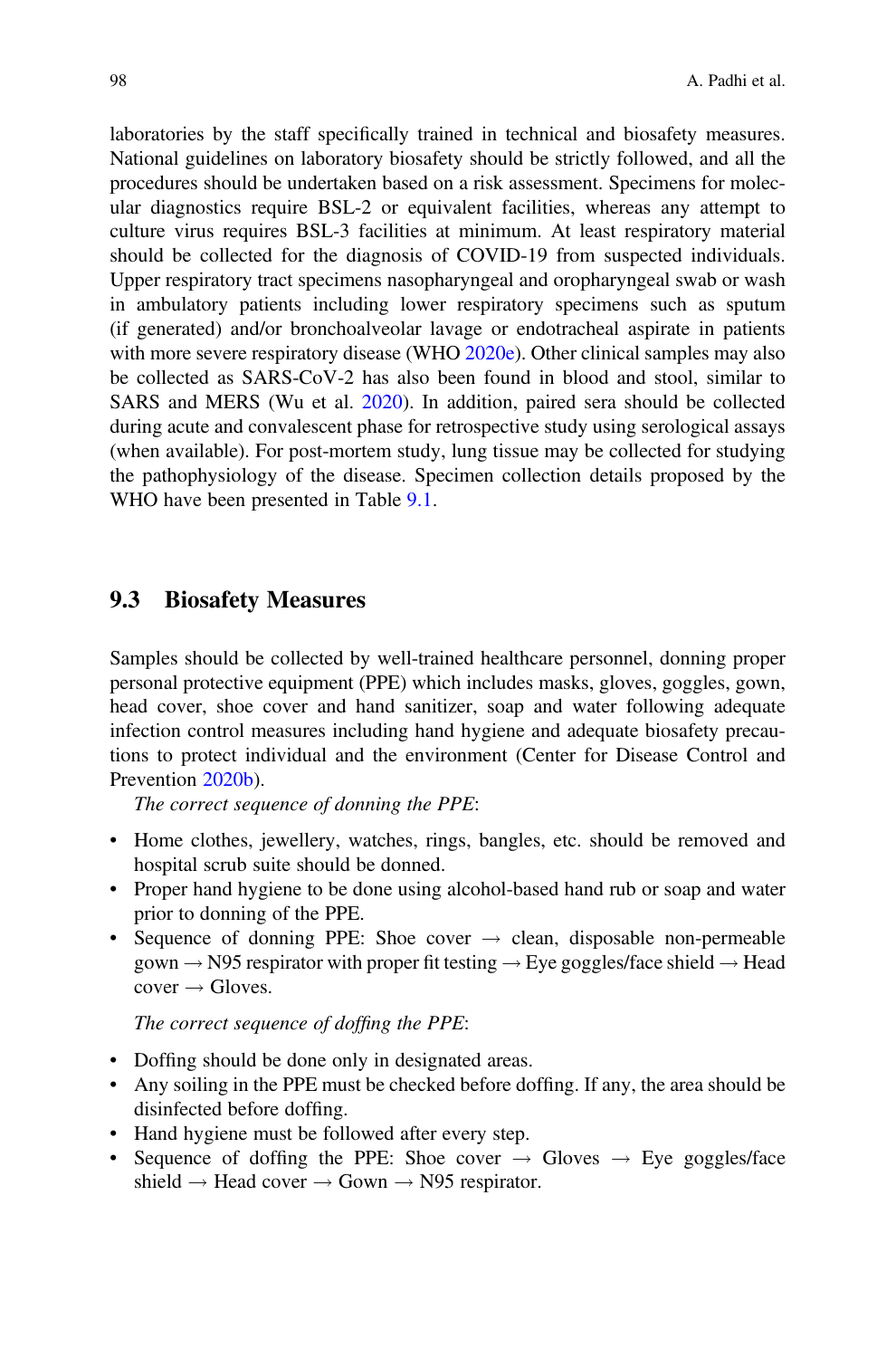| Specimen type                                                     | Collection<br>materials                                             | <b>Transport</b><br>to<br>laboratory | <b>Storage</b><br>temperature till<br>testing         | <b>Comments</b>                                                                                                   |
|-------------------------------------------------------------------|---------------------------------------------------------------------|--------------------------------------|-------------------------------------------------------|-------------------------------------------------------------------------------------------------------------------|
| Nasopharyngeal and Dacron or<br>oropharyngeal<br>swaba            | polyester flocked<br>swabsb                                         | 4°C                                  | $\leq$ 5days: 4°C<br>>5 days: -70°C                   | To increase the viral load both<br>nasopharyngeal and oropharyngeal<br>swabs should be placed in the same<br>tube |
| Bronchoalveolar<br>lavage                                         | Sterile container <sup>b</sup>                                      | 4°C                                  | $\leq$ 48 hours: 4°C<br>>48 hours: -70°C              | Some dilution of pathogen may be<br>there but a important specimen in<br>patients with serious infection          |
| Tracheal aspirate,<br>nasopharyngeal<br>aspirate or nasal<br>wash | Sterile container <sup>b</sup>                                      | 4°C                                  | $\leq$ 48 hours: 4°C<br>>48 hours: -70°C              |                                                                                                                   |
| Sputum                                                            | Sterile container                                                   | 4°C                                  | $\leq$ 48 hours: 4°C<br>$>48$ hours: -70 $^{\circ}$ C | To ensure if the material is from<br>lower respiratory tract                                                      |
| <b>Tissue from biopsy</b><br>or autopsy including<br>from lung    | Sterile container<br>with saline or<br><b>VTM</b>                   | 4°C                                  | $\leq$ 24 hours: 4°C<br>>24 hours: -70°C              | Important<br>for<br>mortem<br>post<br>diagnosis                                                                   |
| Serum (acute and<br>convalescent<br>samples) <sup>a</sup>         | Serum separator<br>tubes (adults:<br>collect 3-5 ml<br>whole blood) | 4°C                                  | $\leq$ 5days: 4°C<br>>5 days: -70°C                   | Paired samples to be collected :<br>Acute - first week of illness<br>Chronic - 2 to 3 weeks later                 |
| Whole blood (5ml)                                                 | Blood in EDTA vial                                                  | 4°C                                  | $\leq$ 5days: 4°C<br>>5 days: -70°C                   |                                                                                                                   |
| Stool                                                             | Stool container                                                     | 4°C                                  | $\leq$ 5days: 4°C<br>>5 days: -70°C                   | sample<br>rule<br>Important<br>to<br>out<br>gastrointestinal infection                                            |
| Urine                                                             | Urine collection<br>container                                       | 4°C                                  | $\leq$ 5days: 4°C<br>>5 days: -70°C                   |                                                                                                                   |

<span id="page-4-0"></span>

|  | <b>Table 9.1</b> Specimen collection details |  |  |
|--|----------------------------------------------|--|--|
|--|----------------------------------------------|--|--|

Adapted from the WHO guidelines

<sup>a</sup>Mandatory specimen, <sup>b</sup>for transport of samples, viral transport medium (VTM) is to be used containing antibiotics and antifungal

• All the PPE must be disinfected and discarded following the local biomedical waste management rules.

Steps for processing of samples:

- Initial processing (before inactivation) of all specimens should take place in a biological safety cabinet (BSC) or primary containment device (Center for Disease Control and Prevention [2020c](#page-12-8)).
- Laboratory work involving non-propagative methods (e.g. sequencing, nucleic acid amplification test [NAAT]) should be conducted in a Biosafety Level 2 (BSL-2) facility (Center for Disease Control and Prevention [2020c\)](#page-12-8).
- Laboratory work involving propagative methods (e.g. virus culture, isolation or neutralization assays) should be conducted at a containment laboratory with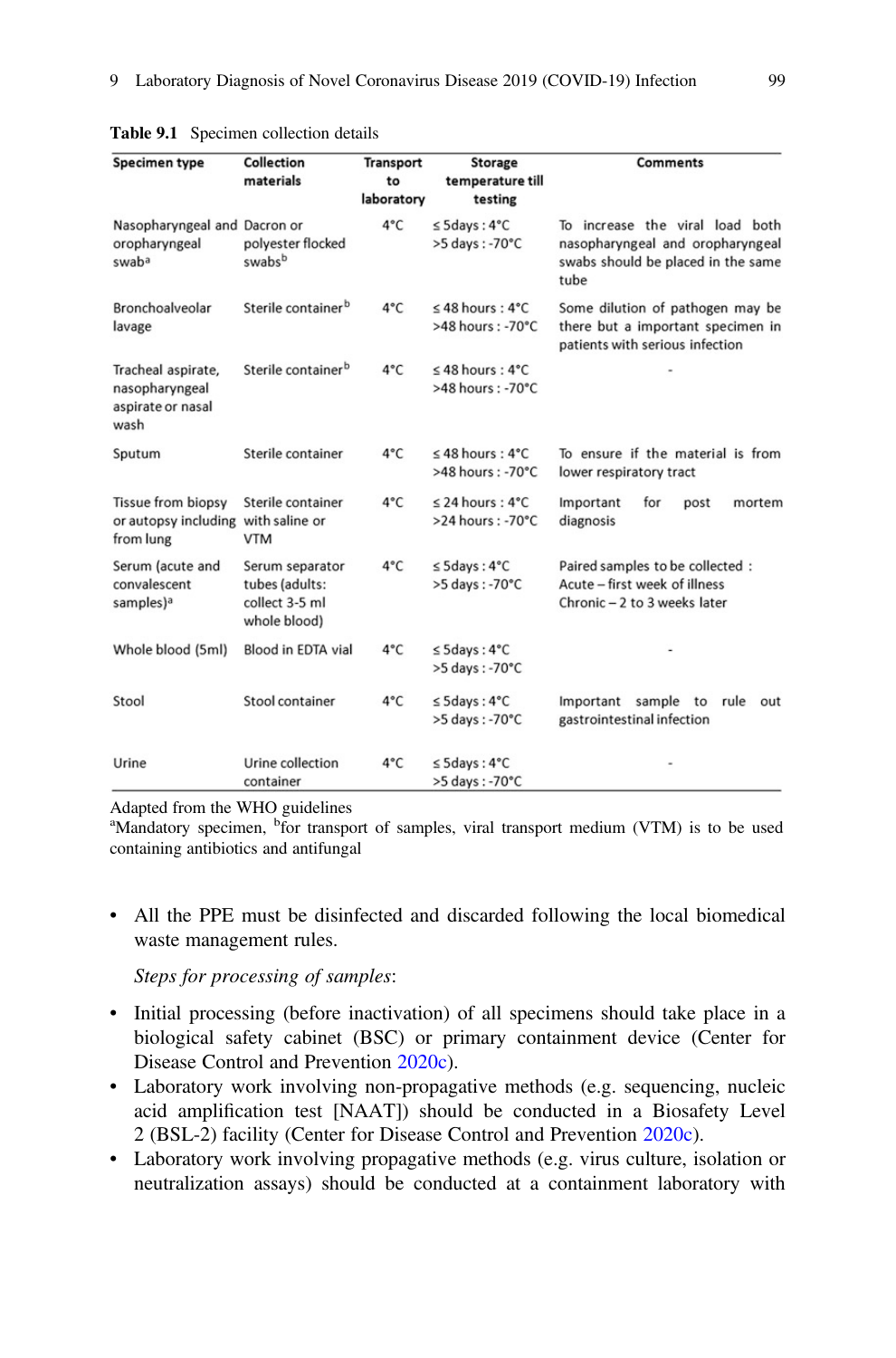inward directional airflow in a Biosafety Level-3 (BSL-3) facility (Center for Disease Control and Prevention [2020c](#page-12-8)).

- Disinfectants having action against enveloped viruses should be used (e.g. hypochlorite [bleach], alcohol, hydrogen peroxide, quaternary ammonium compounds and phenolic compounds) (Center for Disease Control and Prevention [2020c](#page-12-8)).
- Patient specimens from suspected or confirmed cases should be transported as UN3373, "Biological Substance Category B". Viral cultures or isolates should be transported as Category A, UN2814, "infectious substance, affecting humans" (Center for Disease Control and Prevention [2020c\)](#page-12-8).

### 9.4 Specimen Collection Packaging and Transport

After the collection, specimens should be transported to the laboratory as soon as possible for the diagnosis of COVID-19. During the transportation of the specimens correct handling of the specimens is indispensable. Specimen transportation should be performed and shipped under the cold chain maintenance of  $2-8$  °C. If in case of delay in delivery of the specimen to the laboratory, the specimens should be transported in a viral transport medium. It can be also frozen to  $-20$  °C or ideally  $-70$  °C and shipped on dry ice if further delays are likely to expect. During transportation, it is crucial to avoid repeated thawing and freezing of specimens. Transportation within national borders should comply with applicable rules and regulations. In case of international transportation of specimens, the UN Model Regulations should be followed along with other regulations depending on the mode of transport. The requirements for specimen collection, packaging and transport have been presented in Fig. [9.2](#page-5-0) and the procedure for specimen packaging and transport has been presented in Fig. [9.3](#page-6-0) (Center for Disease Control and Prevention [2020d\)](#page-12-9). After specimen collection and packaging, the well-packed specimen (triple packaging as shown in Fig. [9.4](#page-7-0)) is shipped at the earliest to the nearest testing centre maintaining proper cold chain (WHO [2020f](#page-12-10)).

<span id="page-5-0"></span>

Fig. 9.2 Requirements for specimen collection, packaging and transport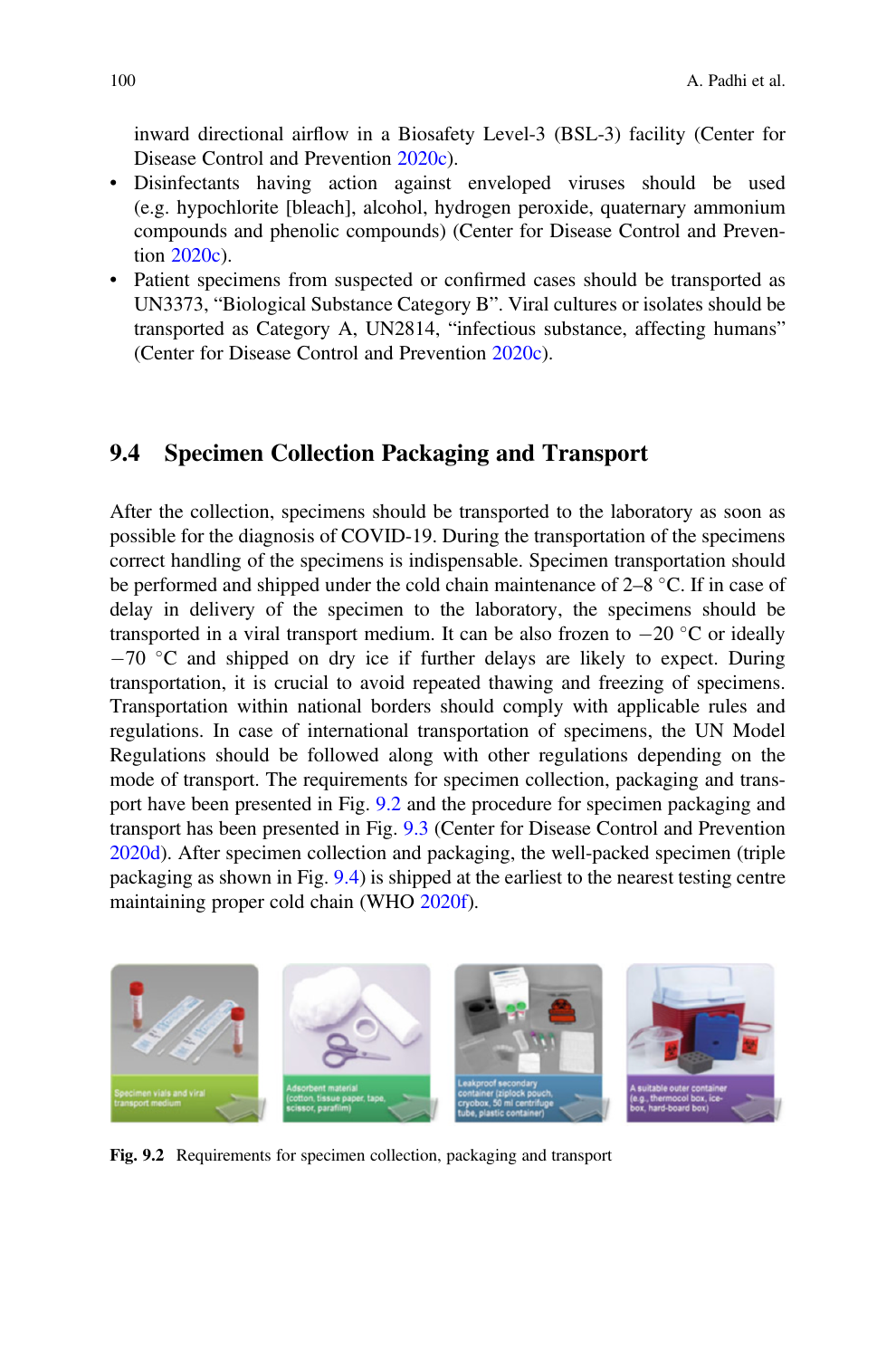<span id="page-6-0"></span>

Fig. 9.3 Procedure for specimen packaging and transport

# 9.5 Diagnostic Methods for the Detection of SARS-CoV-2

## 9.5.1 Nucleic Acid Amplification Testing (NAAT)

At present confirmation of cases of COVID-19 is based on the detection of viral RNA by nucleic acid amplification tests (NAAT) such as real-time reverse transcriptase polymerase chain reactions (RT-PCR) with confirmation by nucleic acid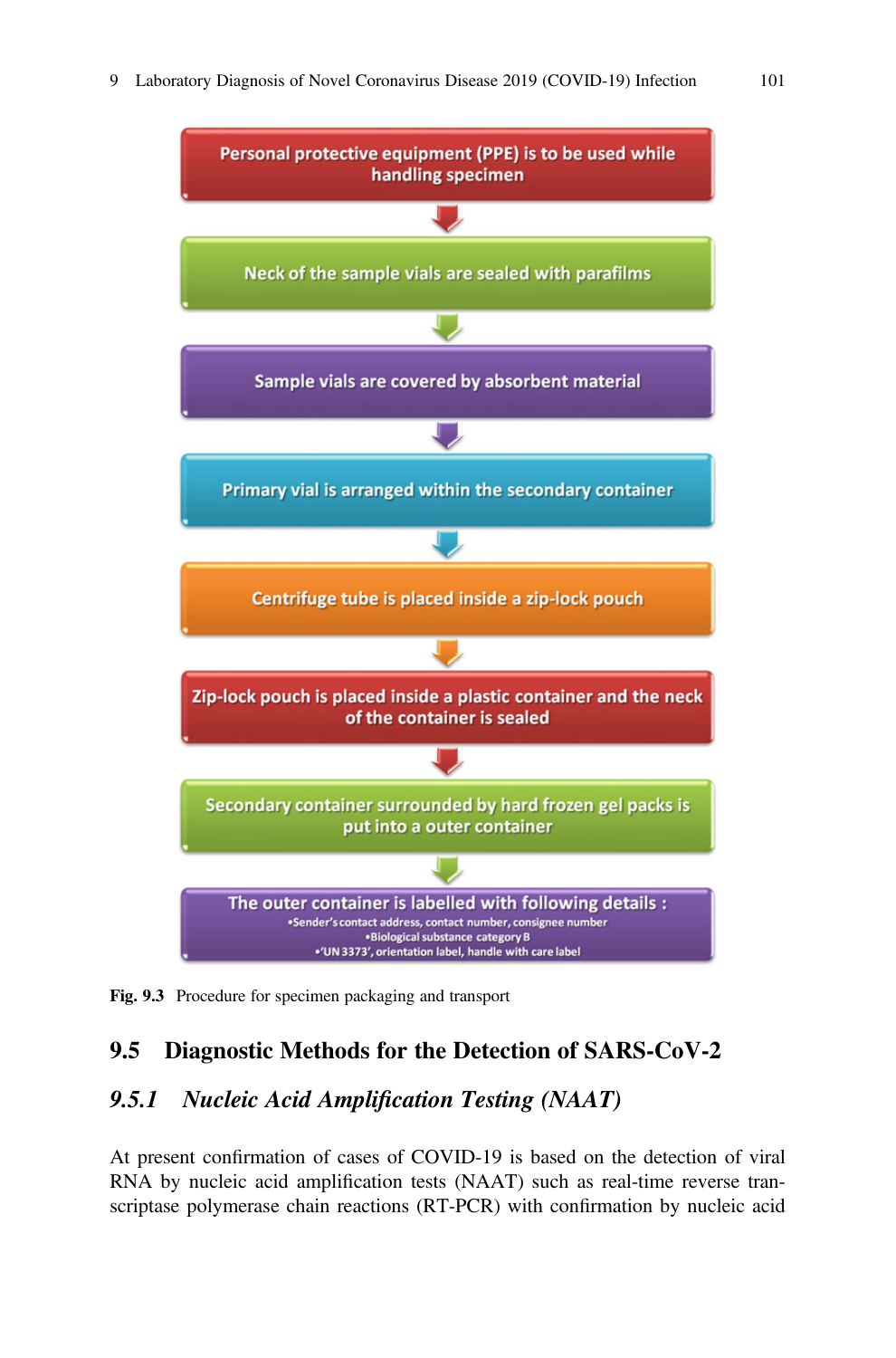<span id="page-7-0"></span>

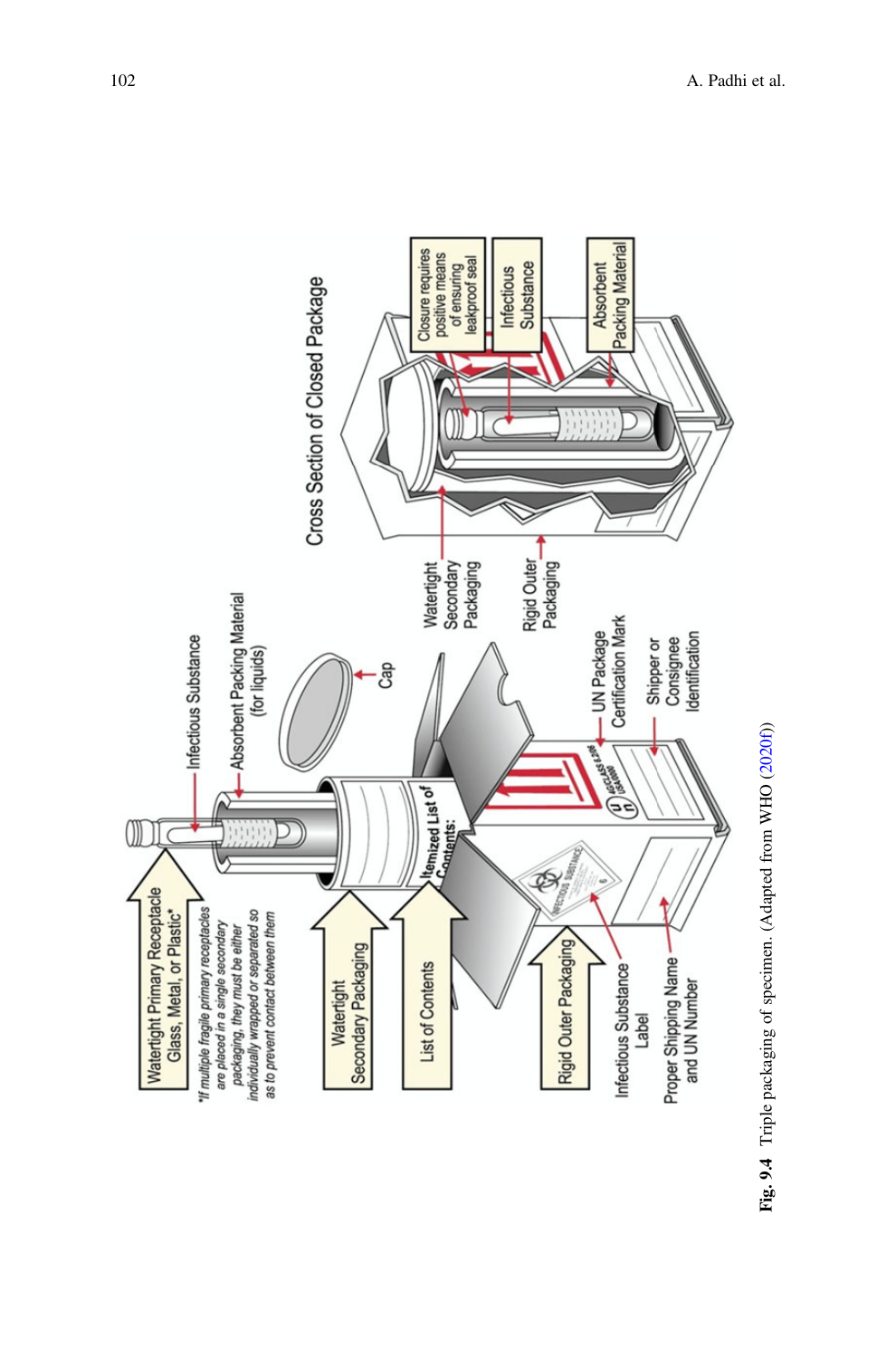<span id="page-8-0"></span>

Fig. 9.5 Relative positions of amplicon targets on SARS-CoV-2 genome. ORF open reading frame, RdRp RNA-dependent RNA polymerase, E envelop protein gene, N nucleocapsid protein gene, M membrane protein gene, S spike protein gene

| Country       | Institute                                                            | Gene targets                                       |
|---------------|----------------------------------------------------------------------|----------------------------------------------------|
| China         | China CDC                                                            | ORF 1ab and N                                      |
| Germany       | Charitè                                                              | RdRp, E, N                                         |
| Hong Kong SAR | <b>HKU</b>                                                           | ORF 1b-nsp14, N                                    |
| Japan         | National Institute of Infectious Diseases,<br>Department of Virology | Pancorona and multiple tar-<br>gets, spike protein |
| Thailand      | National Institute of Health                                         | N                                                  |
| <b>USA</b>    | US CDC                                                               | Three targets in N gene                            |
| France        | Pasteur Institute, Paris                                             | Two targets in RdRp gene                           |

<span id="page-8-1"></span>Table 9.2 Currently available protocol

Adapted from WHO ([2020e](#page-12-5))

sequencing when necessary (WHO [2020e\)](#page-12-5). The viral genes targeted so far include the N, E, S, ORF and RdRp genes (Fig. [9.5\)](#page-8-0) according to SARS-CoV, GenBank NC\_004718 (WHO [2020f\)](#page-12-10). Different protocols followed by various countries are mentioned in Table [9.2.](#page-8-1)

One of the following conditions should be met to consider a case as laboratory confirmed by NAAT in areas with no SARS-CoV-2 circulation:

- A positive NAAT result for at least two different targets on the SARS-CoV-2 virus genome, of which at least one target is preferably specific for SARS-CoV-2 virus using a validated assay; OR
- One positive NAAT result for the presence of betacoronavirus, and SARS-CoV-2 virus further identified by sequencing partial or whole genome of the virus as long as the sequence target is larger or different from the amplicon probed in the NAAT assay used.

When there is ambiguity in results, sample should once again be collected from the patient and, if appropriate, sequencing of the virus from the original specimen or of an amplicon generated from an appropriate NAAT assay, different from the NAAT assay initially used, should be obtained to provide a reliable test result.

Areas where SARS-CoV-2 virus is widely circulating a simpler logarithm might suffice; for example screening of a single differential target is sufficient. One or more negative results do not rule out the possibility of SARS-CoV-2 virus infection. A number of factors could lead to a negative result in an infected individual, including: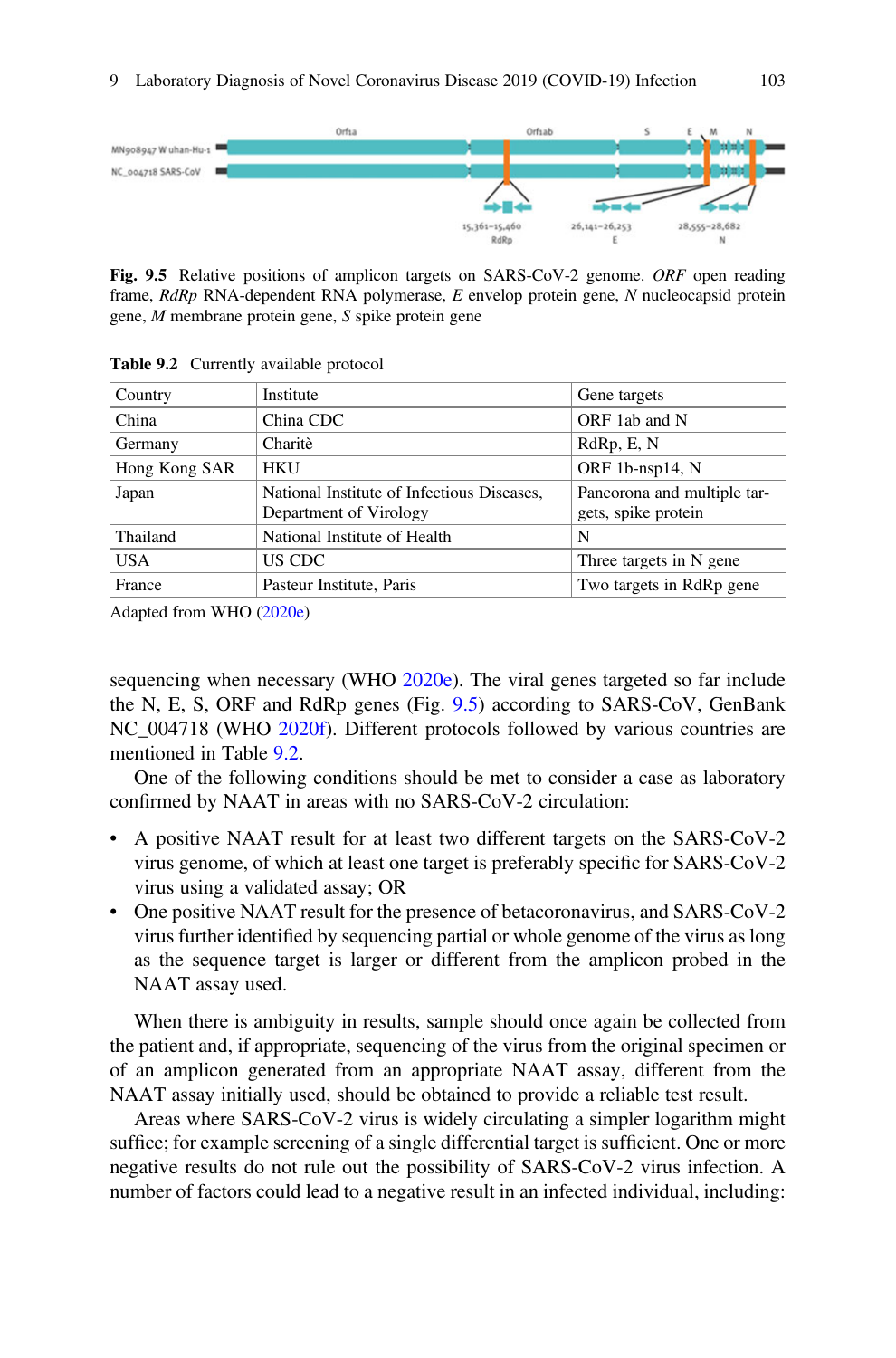- Poor quality of the specimen, containing little patient material (as a control, consider determining whether there is adequate human DNA in the sample by including a human target in the PCR testing).
- The specimen was collected late or very early in the infection.
- The specimen was not handled and shipped appropriately (non-maintenance of cold chain).
- Technical reasons inherent in the test, e.g. virus mutation or PCR inhibition.

If a negative result is obtained from a patient with a high index of suspicion for SARS-CoV-2 virus infection, particularly when only upper respiratory tract specimens were collected, additional specimens, including from the lower respiratory tract if possible, should be collected and tested.

## 9.5.2 Viral Sequencing

Sequencing does not have a role in the initial laboratory diagnosis of SARS-CoV-2 but can be helpful in the following circumstances:

- Providing confirmation of the presence of the virus.
- Monitor for viral genome mutations that might affect the performance of medical countermeasures, including diagnostic tests.
- Virus whole genome sequencing can also inform molecular epidemiology studies.

## 9.5.3 Serology

- Can aid investigation of an ongoing outbreak and retrospective assessment of the attack rate or extent of an outbreak.
- In cases where NAAT assays are negative and there is a strong epidemiological link to COVID-19 infection, paired serum samples (in the acute and convalescent phase) might support diagnosis once validated serology tests are available. Serum samples can be stored for these purposes.

## 9.5.4 Viral Culture

Viral culture is not recommended for the laboratory diagnosis of SARS-CoV-2. But viral culture can be used for research purposes like isolation of the virus, studying the properties of the virus and development of vaccine. Human airway epithelial cell lines were used for the initial isolation of the virus (Zhu et al. [2020](#page-12-1)).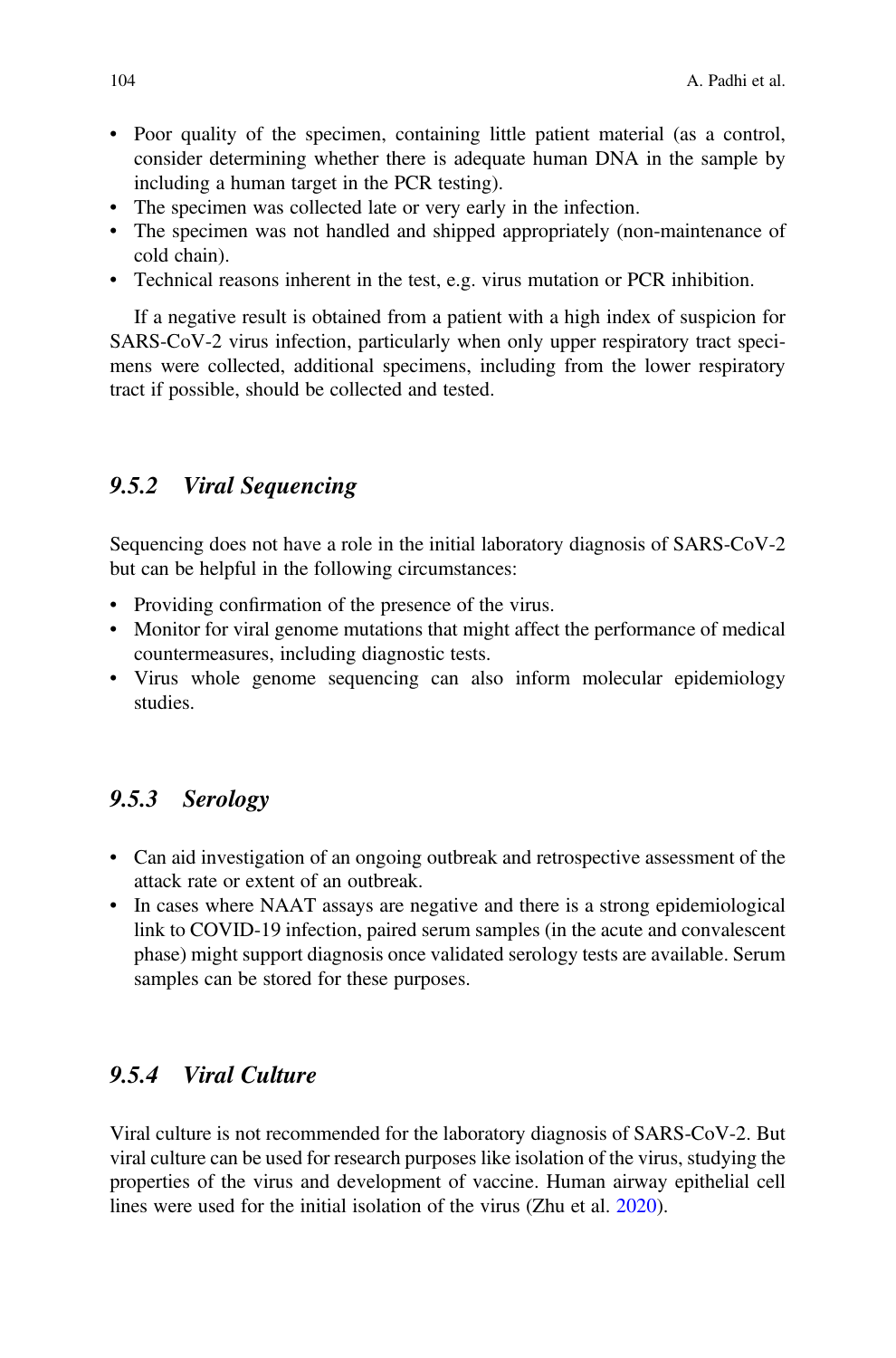## 9.6 Challenges for Diagnosis

Early diagnosis of COVID-19 is essential for the timely management as well as isolation of confirmed cases to prevent further transmission of patients. However, sample collection, transport and kit validation are major bottlenecks in the diagnosis of COVID-19. A study found that the total positivity of cases by initial RT-PCR were around 30–60% (Ai et al. [2020](#page-11-1)). This largely depends on the time at which sample has been collected as PCR positivity will be seen during the early days of symptoms. Furthermore, the sensitivity of the testing kits is a matter of debate and thereby a sizeable number of patients may not be identified, which may ultimately be detrimental in the early diagnosis and treatment of COVID-19 cases. Also in lowand middle-income countries (LMIC) (Hopman et al. [2020\)](#page-12-11), the healthcare system is not robust enough as a result of which the testing laboratories often face difficulties in the performance of molecular testing.

#### Executive Summary

- COVID-19
	- Severe acute respiratory infection caused by novel coronavirus SARS- $CoV-2$ .
	- First reported from Wuhan, China, as a cluster of cases with pneumonia.
	- The WHO declared COVID-19 as a global pandemic on March 11, 2019.

#### • Sample types, collection and transport

- Vital samples: nasopharyngeal and oropharyngeal swabs collected in a single tube of viral transport media (VTM) to increase the yield of virus.
- Other samples: paired sera (acute and convalescent phase serum sample), blood, bronchoalveolar lavage.
- Sample packing to be done in a triple packing method and properly labelled.
- Sample processing should be done in a biosafety level-2 facility.
- Laboratory diagnosis
	- Currently, laboratory diagnosis of SARS-CoV-2 is done by nucleic acid amplification testing like real-time reverse transcriptase PCR.
	- The viral genes targeted so far include the N, E, S, ORF and RdRp genes.
	- Various countries have submitted their primer probe designs to the WHO.
	- Many countries are adapting two-stage protocol.

(continued)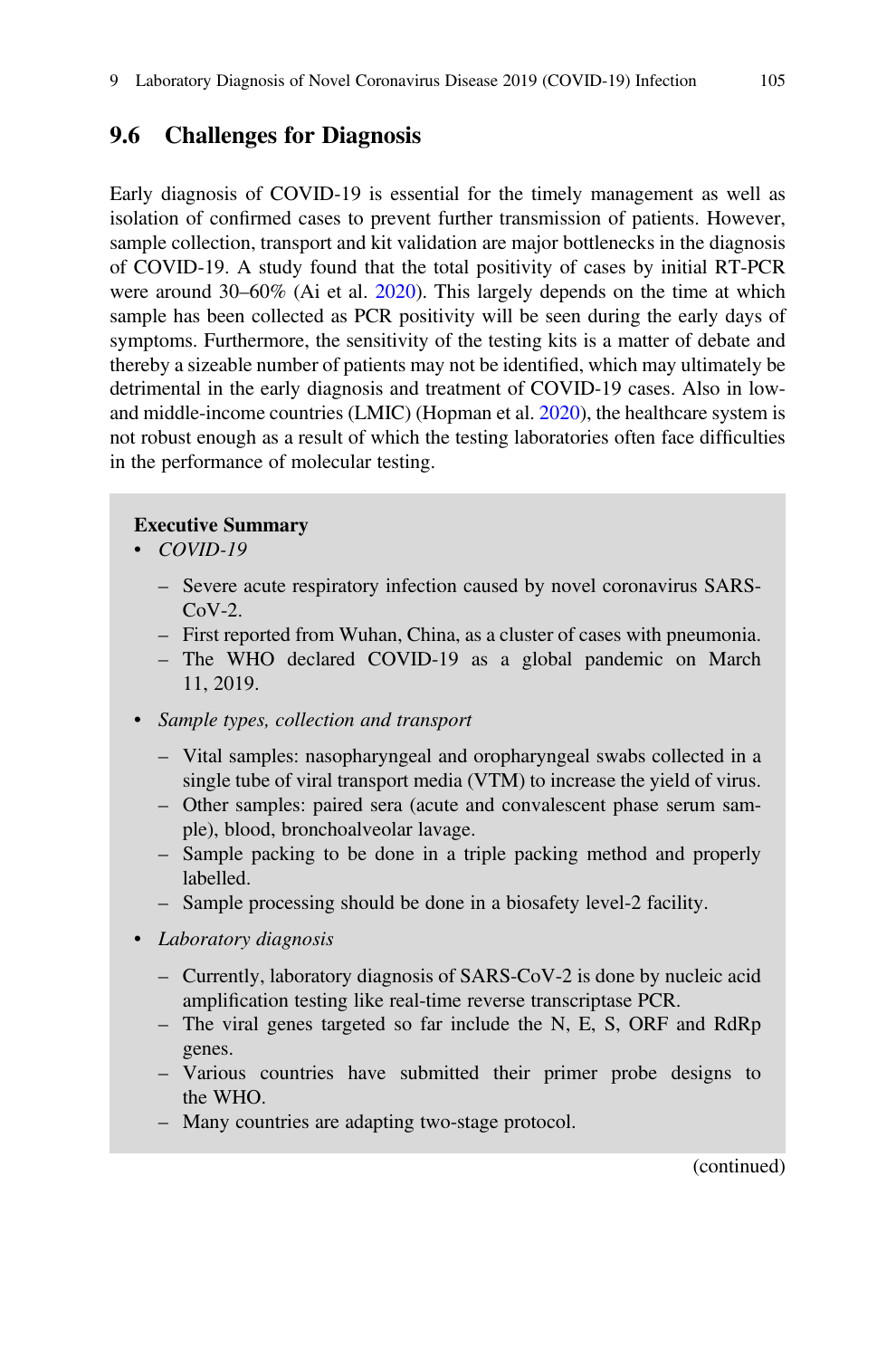- Example: for screening—E gene is targeted and for confirmation— RdRp gene is targeted (Germany protocol).
- Sequencing partial or whole genome.
- Challenges in diagnosis
	- Sample collection, transport and kit performance are major bottlenecks in the diagnosis of COVID-19.
	- Availability of point of care tests which require minimal biosafety requirements.

## 9.7 Conclusions

Early diagnosis is the key for prompt management of COVID-19. Serological and molecular assays together will further strengthen the diagnosis of SARS-CoV-2. Laboratory networking is the need of the hour for real-time diagnosis of COVID-19.

#### 9.8 Future Perspectives

Considering the above challenges for the diagnosis, a robust laboratory network is the need of the hour. India has a wide network of laboratories for testing of viral diseases; the Viral Research and Diagnostic Laboratories (VRDL) forms the base of the testing laboratories pyramid with an apex centre at the top of the pyramid. In these testing times, these VRDLs are taking the lead in the real-time diagnosis of COVID-19 in India. Such robust networking of laboratories can be replicated in LMICs for prompt sample collection till the final diagnosis of SARS-CoV-2 and other viral infections. Also the development of a serological assay at the earliest will be beneficial for resource-limited countries, and also the turnaround time will be significantly reduced. Furthermore, as the pandemic widens its arm a point of care molecular test will be like a holy grail in the rapid diagnosis of cases, thereby initiating the treatment at the earliest.

#### References

<span id="page-11-1"></span>Ai T, Yang Z, Hou H, Zhan C, Chen C, Lv W, Tao Q, Sun Z, Xia L (2020) Correlation of chest CT and RT-PCR testing in coronavirus disease 2019 (COVID-19) in China: a report of 1014 cases. Radiology:200642. <https://doi.org/10.1148/radiol.2020200642>

<span id="page-11-0"></span>Center for Disease Control and Prevention (2020a) Coronavirus disease 2019 (COVID-19) – transmission. In: Center for Disease Control and Prevention. [https://www.cdc.gov/coronavi](https://www.cdc.gov/coronavirus/2019-ncov/prepare/transmission.html) [rus/2019-ncov/prepare/transmission.html.](https://www.cdc.gov/coronavirus/2019-ncov/prepare/transmission.html) Accessed 15 Mar 2020